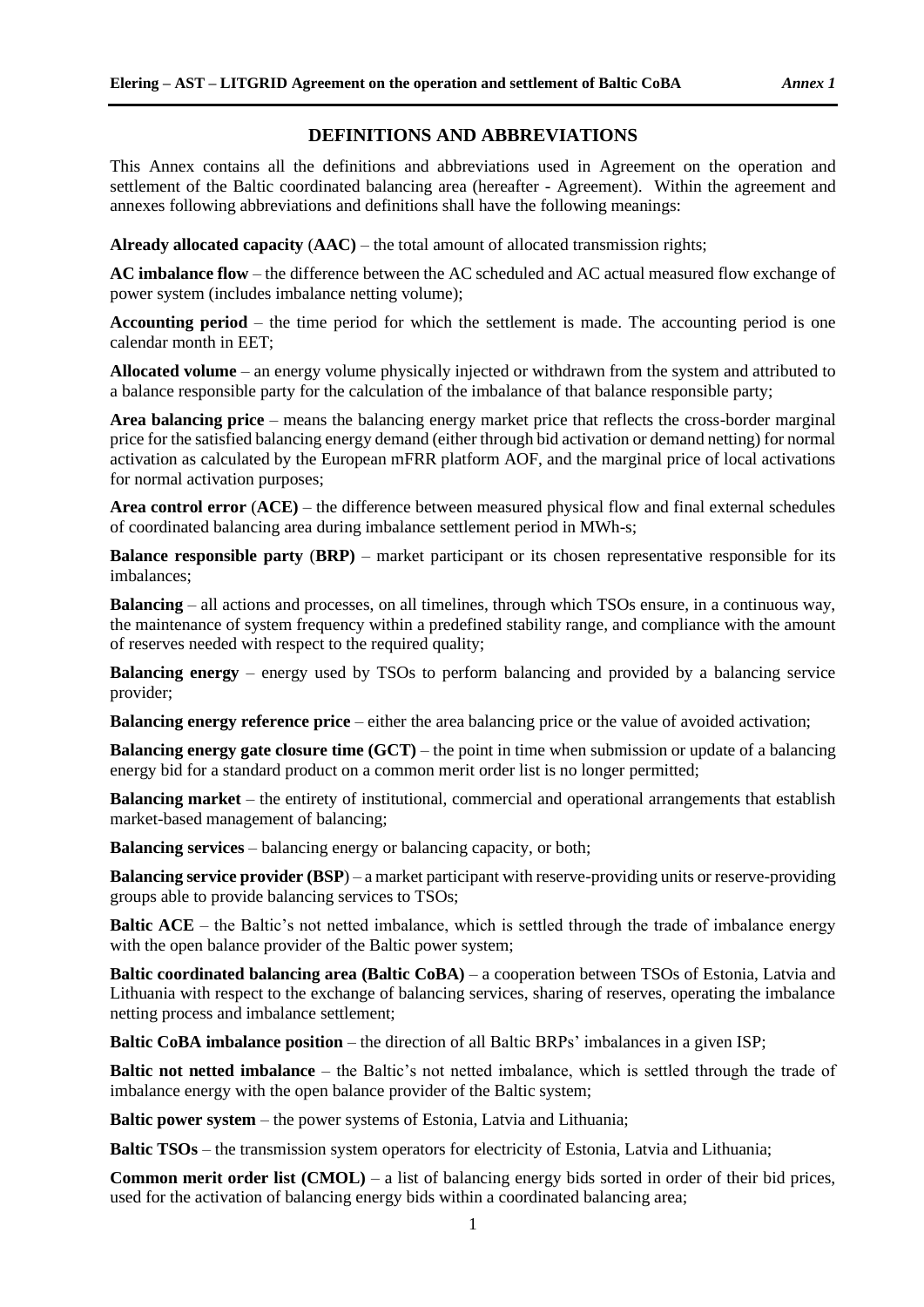**Connecting TSO** *–* the TSO that operates the scheduling area in which balancing service providers and balance responsible parties shall be compliant with the terms and conditions related to balancing;

**Cross-border interconnection** *–* a physical transmission link (e.g. tie-lines) which connects two power systems;

**[Cross-zonal capacity](https://emr.entsoe.eu/glossary/bin/view/CustomizationsCode/Term?termID=772cfb21%2D1cff%2D4c7d%2Da0ea%2D61f01b32cd96) within the balancing timeframe (CZCBT)** *–* the capability of the interconnected power systems to accommodate energy exchange for balancing purposes among Estonian, Latvian, Lithuanian power systems and from Finnish, Swedish, Polish, Russian and Belarusian power systems as well as the capability of energy exchange for balancing purposes from Estonian, Latvian, Lithuanian power systems to Finnish, Swedish, Polish, Russian and Belarusian power systems. Cross-zonal capacity within the balancing timeframe has to always include the direction whether it is from or to the relevant power system, i.e. up activation or down activation;

**Deactivation period** – the time period for ramping, from full delivery or withdrawal back to a set point;

**Delivery period** – the time period of delivery during which the balancing service provider delivers the full requested change of power in-feed to or the full requested change of withdrawals to the system;

**Divisibility** – the possibility for the TSO to use only part of the balancing energy bids offered by the balancing service provider, either in terms of power activation or time duration;

**Downward activation (negative balancing energy)** *–* balancing energy bid activation in order to reduce generation or increase consumption;

**Specific Emergency reserve (ER) mFRR product** *–* energy product different from a standard product specified in Annex 2;

**Exchange of balancing energy** – the activation of balancing energy bids for the delivery of balancing energy to a TSO in a different scheduling area than the one in which the activated balancing service provider is connected;

**Full activation time** *–* the time period between the activation request by a TSO and the corresponding full activation of the concerned product;

**Imbalance** *–* an energy volume calculated for a balance responsible party and representing the difference between the allocated volume attributed to that balance responsible party and the final position of that balance responsible party, including any imbalance adjustment applied to that balance responsible party, within a given imbalance settlement period;

**Imbalance adjustment** *–* an energy volume representing the balancing energy from a balancing service provider and applied by the connecting TSO for an imbalance settlement period to the concerned balance responsible parties, for the calculation of the imbalance of these balance responsible parties;

**Imbalance price** – the price, positive, zero, or negative, in each imbalance settlement period for an imbalance in each direction;

**Imbalance settlement** *–* a financial settlement mechanism for charging or paying balance responsible parties for their imbalances;

**Imbalance settlement period (ISP) – the time unit for which balance responsible parties' imbalance is** calculated and is equal to 60 min;

**Internal net imbalance energy volume** *–* the difference between the AC scheduled, AC actual measured and imbalance netting flow exchange of power system and shall be equal to internal imbalance volume of BRPs (netted per direction);

**Internal total imbalance energy volume** *–* imbalance volume of the system based on internal BRP imbalances per directions for short and long;

**Marginal pricing** – a principle according to which the price of the last activated balancing energy bid following merit order applies to all activated bids during the particular imbalance settlement period (payas-cleared);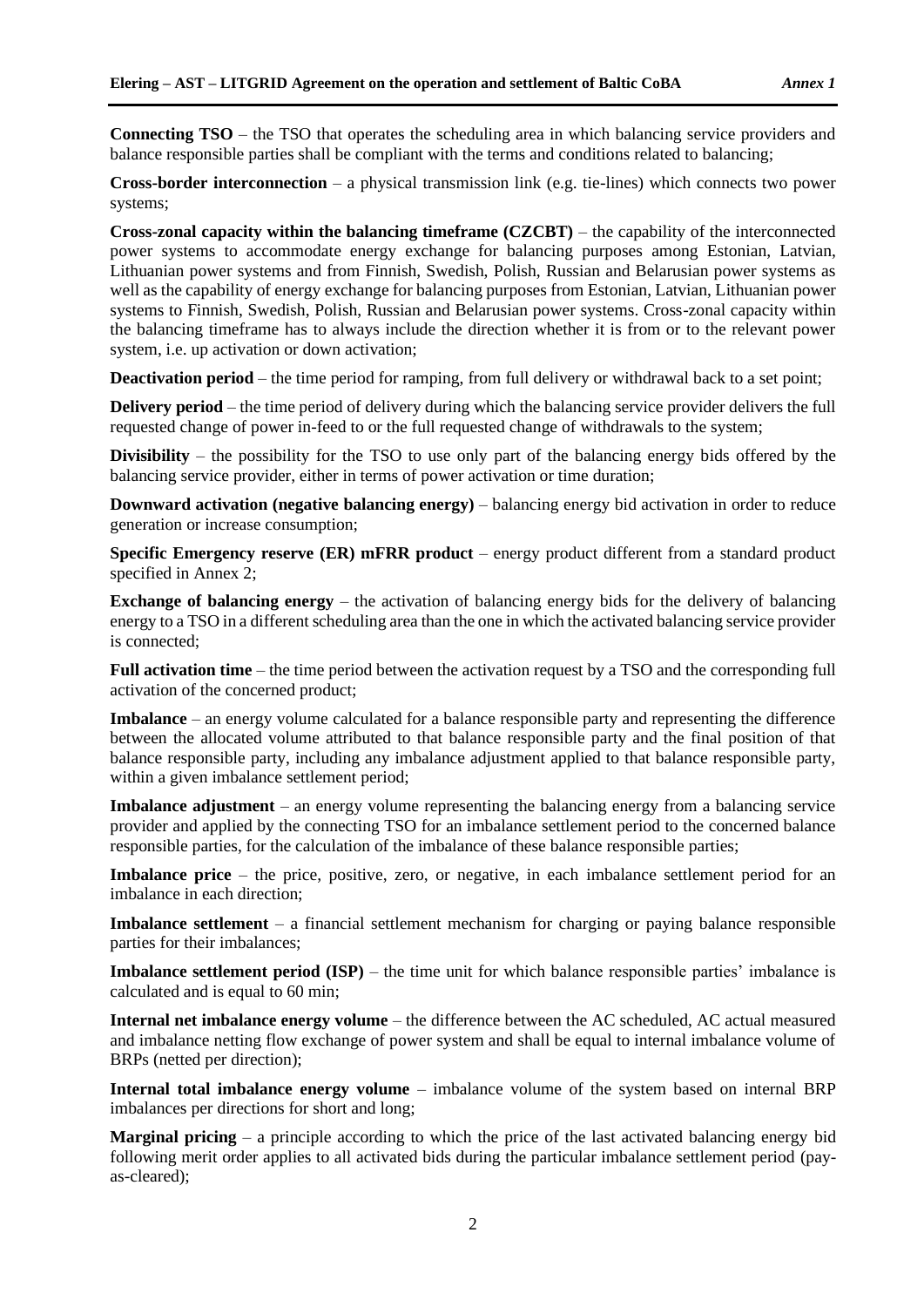**Manual frequency restoration reserves (mFRR)** – the active power reserves activated manually to restore system frequency to the nominal frequency and for synchronous area consisting of more than one LFC area power balance to the scheduled value;

**Measured AC balance** – measured flow on AC cross-border metering points of power system;

**Merit order list (MOL)** – a list of balancing energy bids of a Connecting TSO's control area by product sorted in order of their bid prices;

**Neutrality component** – an additional component that is used in the calculation of the imbalance prices through the application of which the Baltic TSOs achieve financial neutrality during a respective accounting period;

**Nominated TSO** – assigned TSO, who is responsible for initiating activation of balancing energy bids in normal system operation state with purpose to minimize Baltic ACE;

**Normal activation** – means an energy volume, representing both the satisfied balancing energy demand (either through bid activation or demand netting) as calculated by the European mFRR platform AOF and the activation of balancing energy bids from Baltic CMOL with aim of minimizing the Baltic ACE;

**NTC** – net transmission capacity of the designated cross-border interconnections is the maximum trading capacity, which is permitted in transmission cross-border interconnections compatible with operational security standards and taking into account the technical uncertainties on planned network conditions for each TSO;

**Open balance provider (OBP)** – electricity trader or transmission system operator, which provides power system balancing services for the Baltic CoBA unintended exchange of energy;

**Position** – the declared energy volume of a balance responsible party used for the calculation of its imbalance;

**Preparation period** – the time duration between the request by the TSO and start of the energy delivery;

**Responsible TSO** – TSO, who performs the calculation of [cross-zonal capacity](https://emr.entsoe.eu/glossary/bin/view/CustomizationsCode/Term?termID=772cfb21%2D1cff%2D4c7d%2Da0ea%2D61f01b32cd96) within the balancing timeframe;

**Requesting TSO** – the TSO that requests the delivery of balancing energy;

**Scheduled AC balance** – fixed energy flow from day ahead, intra-day markets and balancing activities on AC cross-border interconnections of power system;

**Settlement coordinator** – a TSO that is responsible for carrying out Baltic CoBA settlement, and for the trade of Baltic not netted imbalance energy with the OBP;

**Single portfolio** – grid injection and offtake volumes are netted into a single balance responsible party's account;

**Single pricing** – for a given ISP in a given imbalance price area, the price for negative imbalance and the price for positive imbalance are equal in sign and size;

**Standard product** – a harmonised balancing energy product defined by all TSOs for the exchange of balancing services;

**Special activation** – activation of balancing energy bids for other purposes than Baltic CoBA balancing purposes and can be specified as special activation countertrade or special activation other;

**TSO** – a transmission system operator for electricity;

**TSO-TSO model** – a model for the exchange of balancing services where the balancing service provider provides balancing services to its connecting TSO, which then provides these balancing services to the requesting TSO;

**Total transfer capacity (TTC)** – total transfer capacity of the designated cross-border interconnections is the maximum transmission of active power, which is permitted in transmission cross-border interconnections compatible with operational security standards applicable for each TSO;